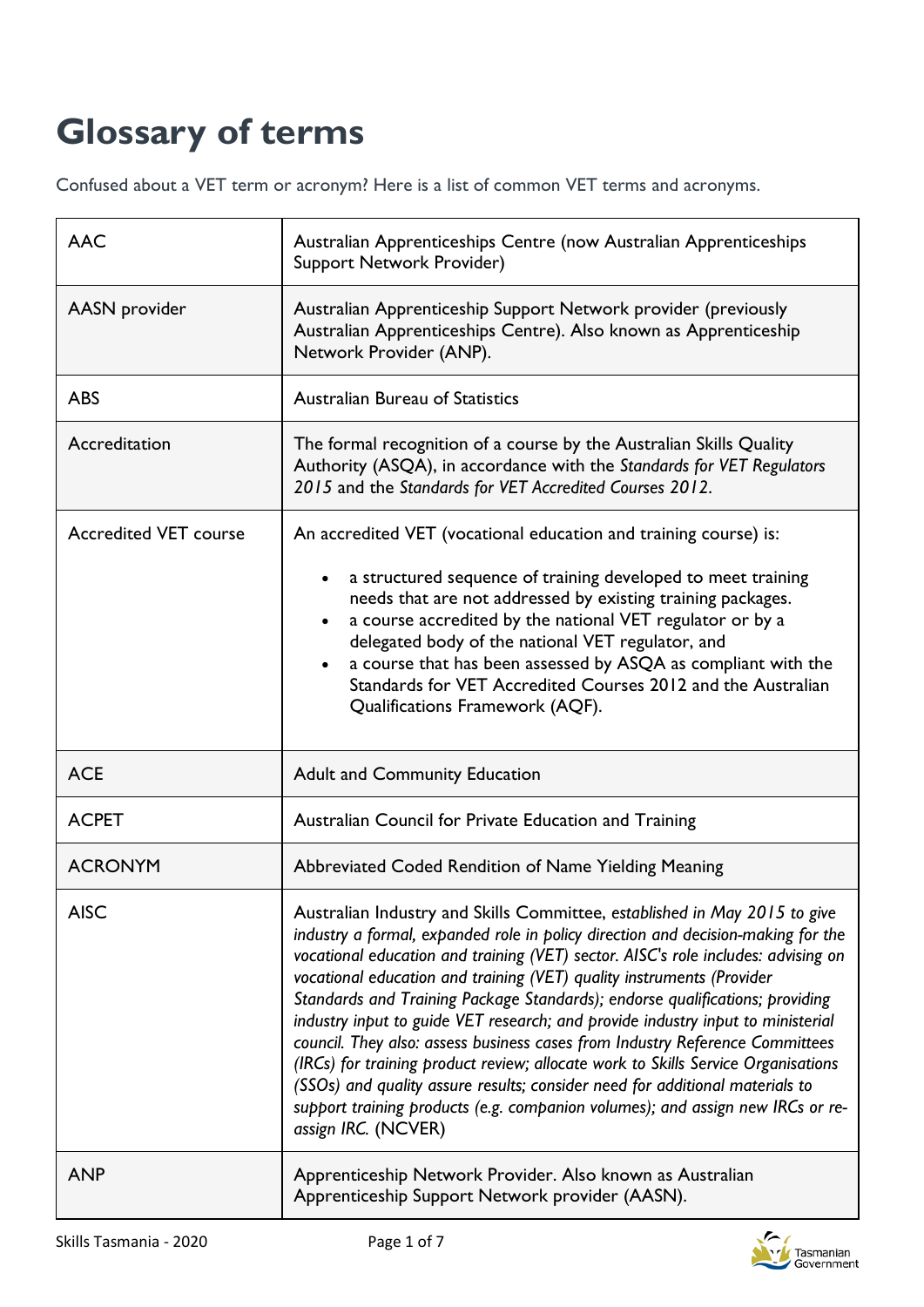| <b>ANZSCO</b>                  | Australia New Zealand Standard Classification of Occupations                                                                                                                                                                                                                                                                                                                                                                                      |
|--------------------------------|---------------------------------------------------------------------------------------------------------------------------------------------------------------------------------------------------------------------------------------------------------------------------------------------------------------------------------------------------------------------------------------------------------------------------------------------------|
| Apprenticeship/traineeship     | Regulated employment-based approaches to the gaining of a relevant<br>recognised AQF qualification involving a combination of work and structured<br>training that is regulated through a training contract (also known as a training<br>agreement or training contract) between an employer and an<br>apprentice/trainee, and their legal guardian if under 18 years of age (IBISC)                                                              |
| <b>AQF</b>                     | Australian Qualifications Framework (AQF), the national policy for<br>regulated qualifications in the Australian education and training system.                                                                                                                                                                                                                                                                                                   |
| <b>AQTF</b>                    | <b>Australian Quality Training Framework</b>                                                                                                                                                                                                                                                                                                                                                                                                      |
| <b>ASQA</b>                    | Australian Skills Quality Authority (ASQA), the national regulator for<br>Australia's vocational education and training sector.                                                                                                                                                                                                                                                                                                                   |
| <b>AVETMISS</b>                | Australian Vocational Education and Training Management Information<br>and Statistical Standard                                                                                                                                                                                                                                                                                                                                                   |
| <b>CBC</b>                     | <b>Competency Based Completion</b>                                                                                                                                                                                                                                                                                                                                                                                                                |
| <b>CBT</b>                     | Competency Based Training, A method of training which develops the skills,<br>knowledge and attitudes required to achieve competency. (NCVER)                                                                                                                                                                                                                                                                                                     |
| <b>CISC</b>                    | Council of Australian Governments Industry and Skills Council, A new<br>council established by the Council of Australian Governments (COAG) in<br>December 2013 to replace the former Standing Council for Tertiary Education<br>Skills and Employment (SCOTESE). Its membership comprises state and<br>territory ministers with responsibility for industry and/or skills portfolios.<br>(NCVER)                                                 |
| <b>COAG</b>                    | <b>Council of Australian Governments</b>                                                                                                                                                                                                                                                                                                                                                                                                          |
| Competency                     | The consistent application of knowledge and skill to the standard of<br>performance required in the workplace.                                                                                                                                                                                                                                                                                                                                    |
| Competency-based<br>assessment | Assessment in which the assessor makes a judgement of competency<br>(competent or not yet competent) against clear benchmarks or criteria such as<br>a competency standard/unit of competency, assessment criteria of course<br>curricula, performance specifications, or product specifications. Competency-<br>based assessment may be contrasted with assessment in which candidates are<br>compared to others or graded, for example. (IBISC) |
| Competency standard            | Competency standards are made up of units of competency, which are<br>themselves made up of elements of competency. Competency standards<br>are an endorsed component of a training package.                                                                                                                                                                                                                                                      |
| Compliance                     | Compliance is reached when requirements of the VET Quality<br>Framework or Standards for VET Accredited Courses have been met.                                                                                                                                                                                                                                                                                                                    |

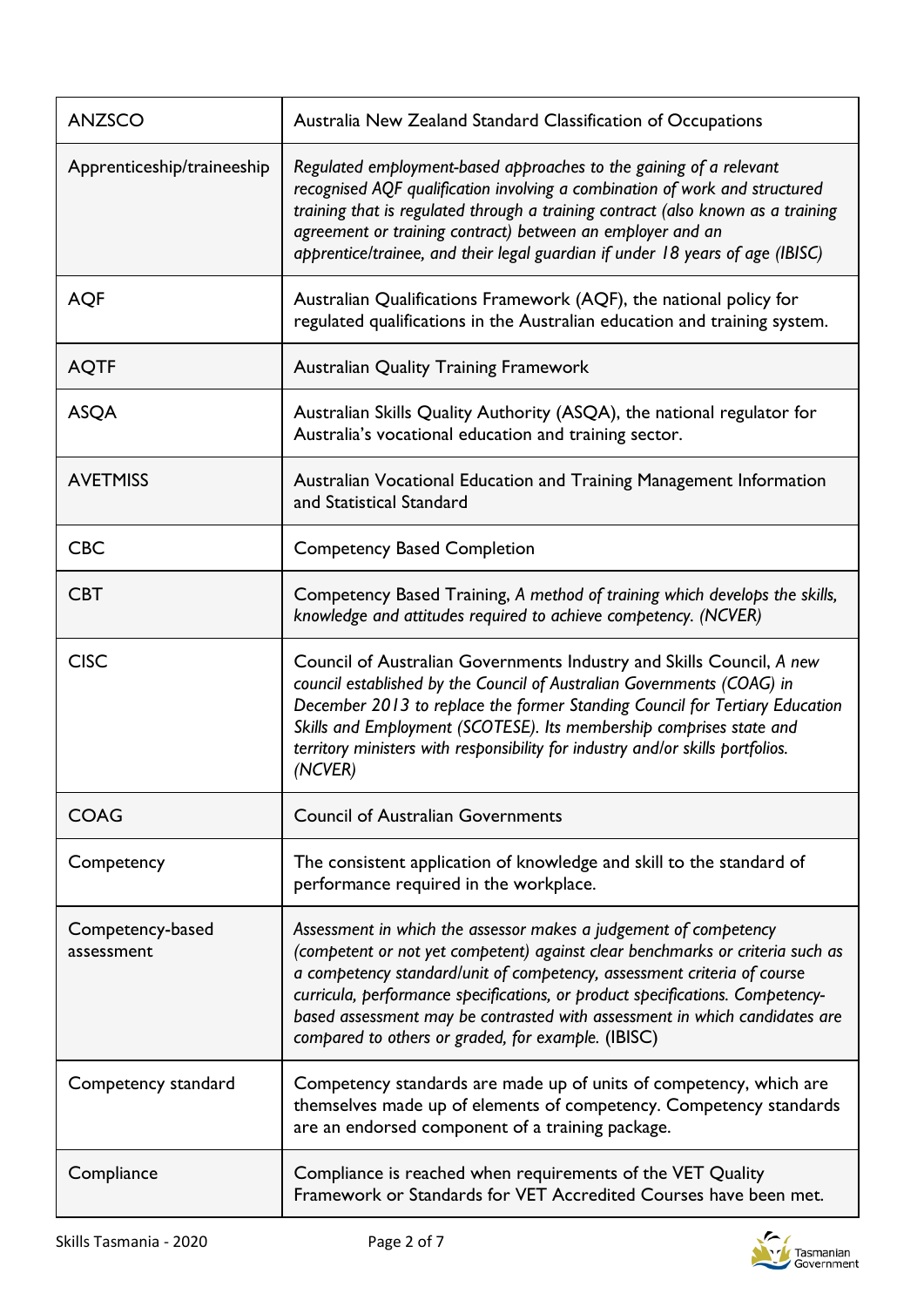| <b>Core Competency</b>      | A unit of competency within a competency standard that an industry has<br>agreed is essential to be achieved if a person is to be accepted as<br>competent at a particular level. All units may be core, but in many cases<br>competency at a level will involve core units plus optional or<br>specialisation units of competency.                                                  |
|-----------------------------|--------------------------------------------------------------------------------------------------------------------------------------------------------------------------------------------------------------------------------------------------------------------------------------------------------------------------------------------------------------------------------------|
| Credit transfer             | The granting of status or credit by an institution or training organisation<br>to students for modules (subjects) or units of competency completed at<br>the same or another institution or training organisation.                                                                                                                                                                   |
| <b>CRICOS</b>               | Commonwealth Register of Institutions and Courses for Overseas<br><b>Students</b>                                                                                                                                                                                                                                                                                                    |
| <b>DET</b>                  | Department of Education and Training                                                                                                                                                                                                                                                                                                                                                 |
| Direct supervision          | A person conducting training who does not hold relevant training<br>qualifications may work under the supervision of a person designated by<br>their RTO who does hold those training qualifications, receiving regular<br>guidance, support and direction. It is not necessary for the supervising<br>person to be present during all training delivery. (IBISC)                    |
| <b>DOE</b>                  | Department of Education                                                                                                                                                                                                                                                                                                                                                              |
| <b>DPAC</b>                 | Department of Premier and Cabinet                                                                                                                                                                                                                                                                                                                                                    |
| <b>ELICOS</b>               | English Language Intensive Courses for Overseas Students                                                                                                                                                                                                                                                                                                                             |
| <b>Employability skills</b> | The skills which enable people to gain, keep and progress within<br>employment, including skills in the clusters of work readiness and work<br>habits, interpersonal skills and learning, thinking and adaptability skills.                                                                                                                                                          |
| Entry level training        | Training undertaken to gain entry into the workforce or further<br>vocational education and training. It is often used in connection with<br>apprenticeship training.                                                                                                                                                                                                                |
| <b>ESOS</b>                 | <b>Education Services for Overseas Students</b>                                                                                                                                                                                                                                                                                                                                      |
| <b>ERTO</b>                 | Endorsed RTO (in Tasmanai)                                                                                                                                                                                                                                                                                                                                                           |
| <b>Foundation Skills</b>    | Foundation Skills are the non-technical skills that support participation in work,<br>in adult education and training, and in the community. Foundation Skills<br>comprise the five core skills of the ACSF, along with the ten skill areas of the<br>Core Skills for Work (CSfW) framework. Foundation Skills are a mandatory<br>standard component of units of competency. (IBISC) |
| <b>GTA</b>                  | <b>Group Training Australia</b>                                                                                                                                                                                                                                                                                                                                                      |
| <b>GTO</b>                  | Group Training Organisation. A GTO is a 'for profit' or a 'not-for-profit'<br>organisation that hire out trainees and apprentices to host employers.                                                                                                                                                                                                                                 |

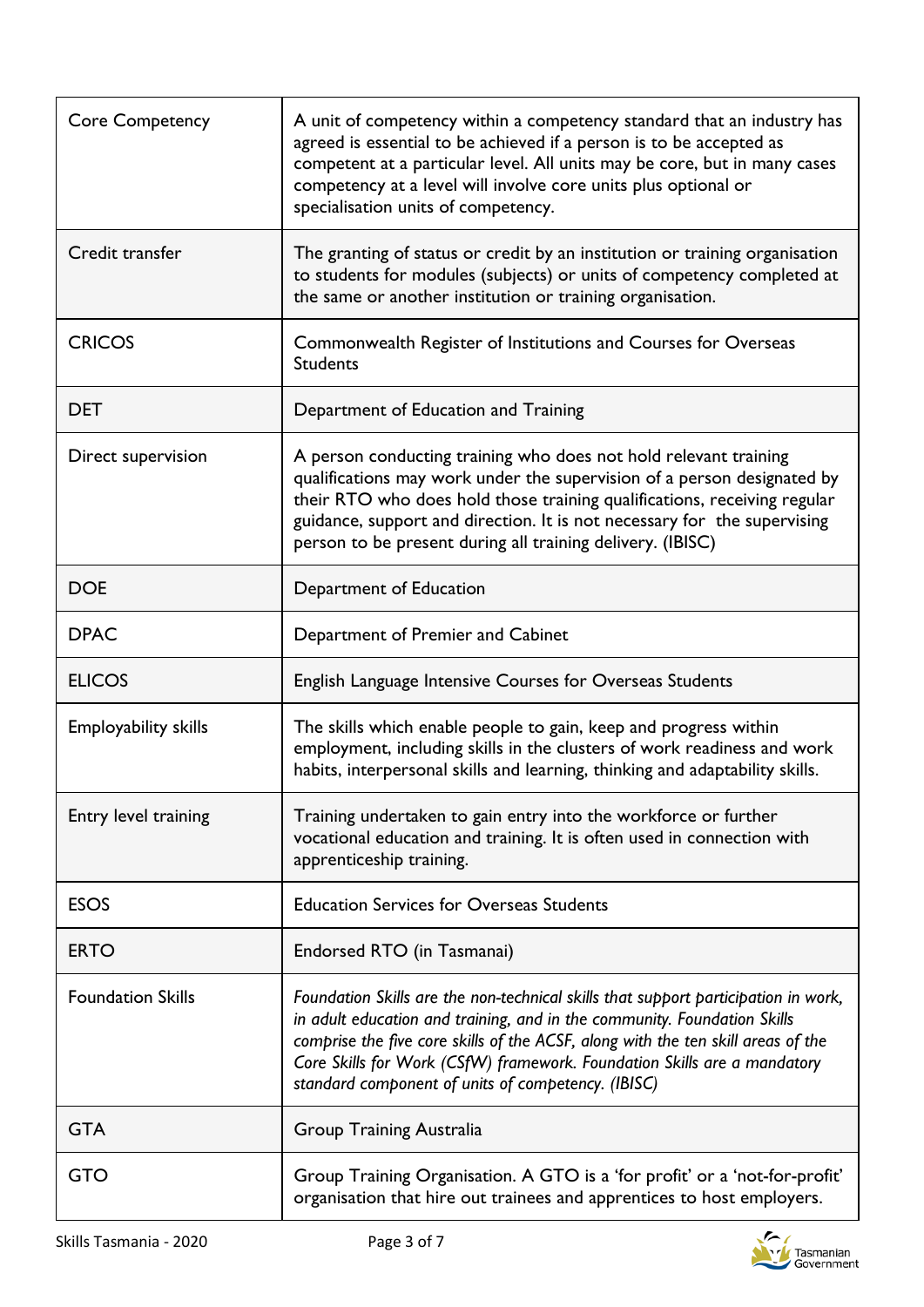| <b>ILO</b>                                                                                                                     | Industry Liaison Officer                                                                                                                                                                                                                                                                      |
|--------------------------------------------------------------------------------------------------------------------------------|-----------------------------------------------------------------------------------------------------------------------------------------------------------------------------------------------------------------------------------------------------------------------------------------------|
| In-service training                                                                                                            | Training and professional development of staff, often sponsored by the<br>employer, and usually provided during normal working hours. (NCVER)                                                                                                                                                 |
| Industry organisation                                                                                                          | An organisation representing an industry, including peak business and<br>employer organisations and industry advisory bodies, such as industry<br>skills councils.                                                                                                                            |
| IR.                                                                                                                            | <b>Industrial Relations</b>                                                                                                                                                                                                                                                                   |
| <b>IRC</b>                                                                                                                     | <b>Industry Reference Committee</b>                                                                                                                                                                                                                                                           |
| Learner                                                                                                                        | A person being trained and/or assessed by the RTO for the purpose of<br>issuing AQF certification documentation.                                                                                                                                                                              |
| <b>LOTE</b>                                                                                                                    | Languages Other Than English                                                                                                                                                                                                                                                                  |
| Mentoring                                                                                                                      | A technique used to facilitate and support individual learning through one-on-<br>one guided learning activities and skills acquisition in a formal, agreed and<br>documented process between the mentor and mentee. (IBISC)                                                                  |
| <b>National Code of Practice</b><br>for Providers of Education<br>and Training to Overseas<br>Students 2018 (National<br>Code) | A set of nationally consistent standards that governs the protection of overseas<br>students and delivery of courses to those students by providers registered on<br>the Commonwealth Register of Institutions and Courses for Overseas Students<br>(CRICOS). (ASQA)                          |
| National register                                                                                                              | The official national register on vocational education and training (VET) in<br>Australia. It is the authoritative source of information on training packages,<br>qualifications, accredited courses, units of competency, skill sets and registered<br>training organisations (RTOs). (ASQA) |
| National VET regulator                                                                                                         | The Australian Skills Quality Authority (ASQA), the national body responsible<br>for registering training providers and accrediting courses in Australia. (ASQA)                                                                                                                              |
| <b>NCVER</b>                                                                                                                   | National Centre for Vocational Education Research                                                                                                                                                                                                                                             |
| Non-compliance                                                                                                                 | Non-compliance occurs when the requirements of the VET Quality<br>Framework or other relevant standards or registration conditions have<br>not been met.                                                                                                                                      |
| <b>NVR Act</b>                                                                                                                 | National Vocational Education and Training Regulator Act 2011                                                                                                                                                                                                                                 |
| Qualification                                                                                                                  | Formal certification, issued by a relevant approved body, in recognition<br>that a person has achieved learning outcomes or competencies relevant<br>to identified individual, professional, industry or community needs.                                                                     |



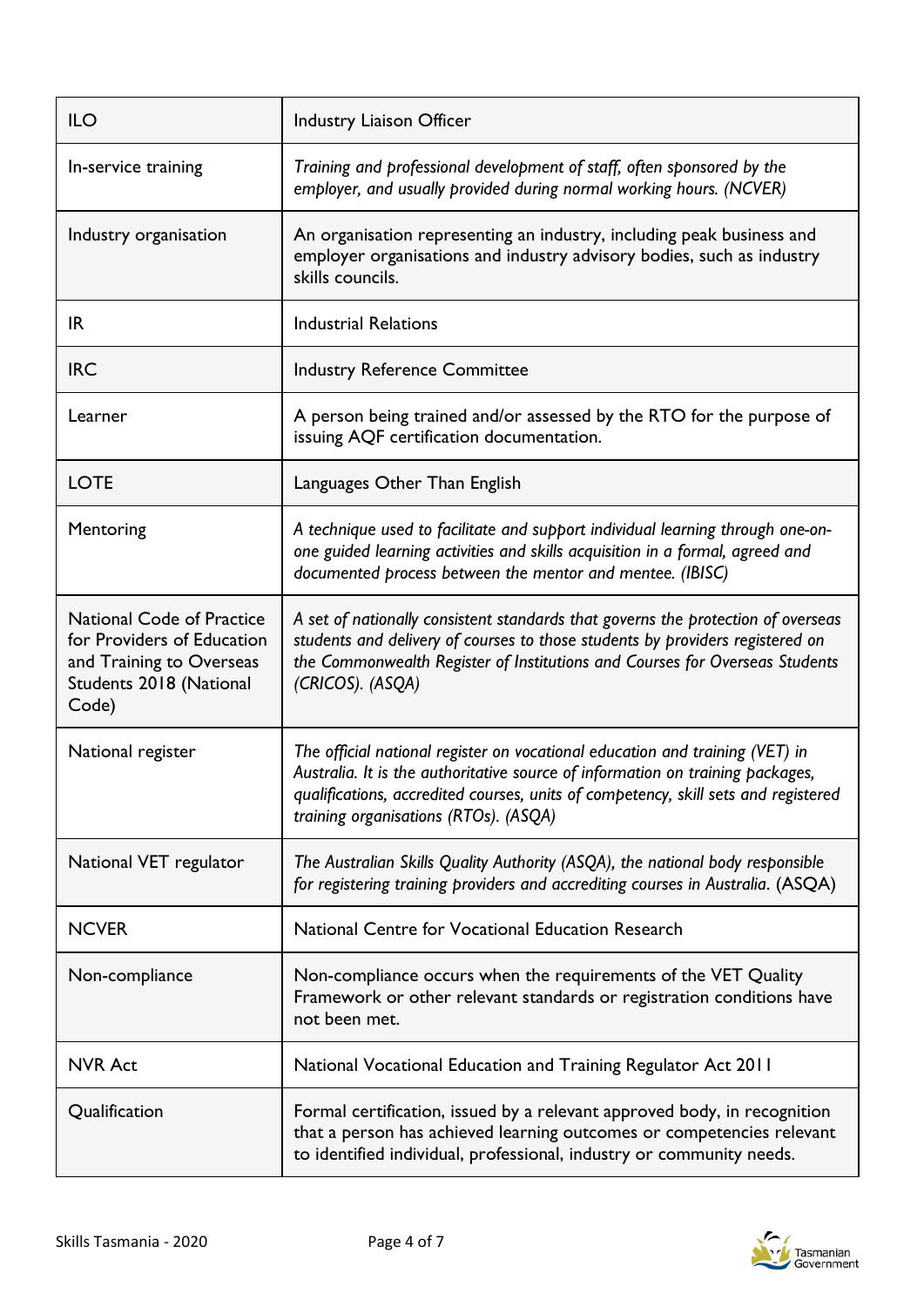| <b>RPL</b>            | Recognition of prior learning. An assessment process that involves<br>assessment of an individual's relevant prior learning (including formal,<br>informal, and non-formal learning).                                                                                                                                                                                                           |
|-----------------------|-------------------------------------------------------------------------------------------------------------------------------------------------------------------------------------------------------------------------------------------------------------------------------------------------------------------------------------------------------------------------------------------------|
| Registration          | ASQA registers vocational education and training (VET) providers as<br>'registered training organisations'. VET registration is confirmation that a<br>training organisation can deliver, assess and issue the qualification it is<br>registered to provide, or statements of attainment to a nationally agreed<br>standard.                                                                    |
| Risk assessment       | An assessment of a registered training organisation (or applicant)<br>conducted by ASQA to identify, analyse, evaluate and treat risks of it<br>breaching its regulatory obligations under the VET Quality Framework.                                                                                                                                                                           |
| <b>RTO</b>            | Registered Training Organisation. An organisation, registered with<br>ASQA in accordance with the requirements of the VET Quality<br>Framework, to provide specific vocational education and training and/or<br>assessment services.                                                                                                                                                            |
| Scope of Registration | The particular services and products that a provider is registered to<br>provide.                                                                                                                                                                                                                                                                                                               |
| Skills Tasmania       | Skills Tasmania is a division of the Department of State Growth which<br>advises the Minister for Education and Training on vocational education<br>and training (VET) policy and strategy, and is responsible for the<br>administration of VET in Tasmania. They administer funding and contract<br>management, policy advice and program development and workforce<br>development priorities. |
| SSO                   | Skills Service Organisation. Skills Service Organisations develop and<br>maintain training package content - including qualifications, skill sets and<br>units of competency.                                                                                                                                                                                                                   |
| <b>SOA</b>            | Statement of Attainment. A statement given to a person confirming that<br>the person has satisfied the requirements of units of competency or<br>modules specified in the statement.                                                                                                                                                                                                            |
| <b>STA</b>            | <b>State Training Authority</b>                                                                                                                                                                                                                                                                                                                                                                 |
| Student               | A person being trained and/or assessed by the RTO for the purpose of<br>issuing AQF certification documentation.                                                                                                                                                                                                                                                                                |
| <b>TAFE</b>           | <b>Technical and Further Education</b>                                                                                                                                                                                                                                                                                                                                                          |
| <b>TASC</b>           | Office of Tasmanian Assessment, Standards and Certification                                                                                                                                                                                                                                                                                                                                     |
| <b>TasTAFE</b>        | TasTAFE is a Registered Training Organisation established in 2013 and is<br>Tasmania's public training provider.                                                                                                                                                                                                                                                                                |



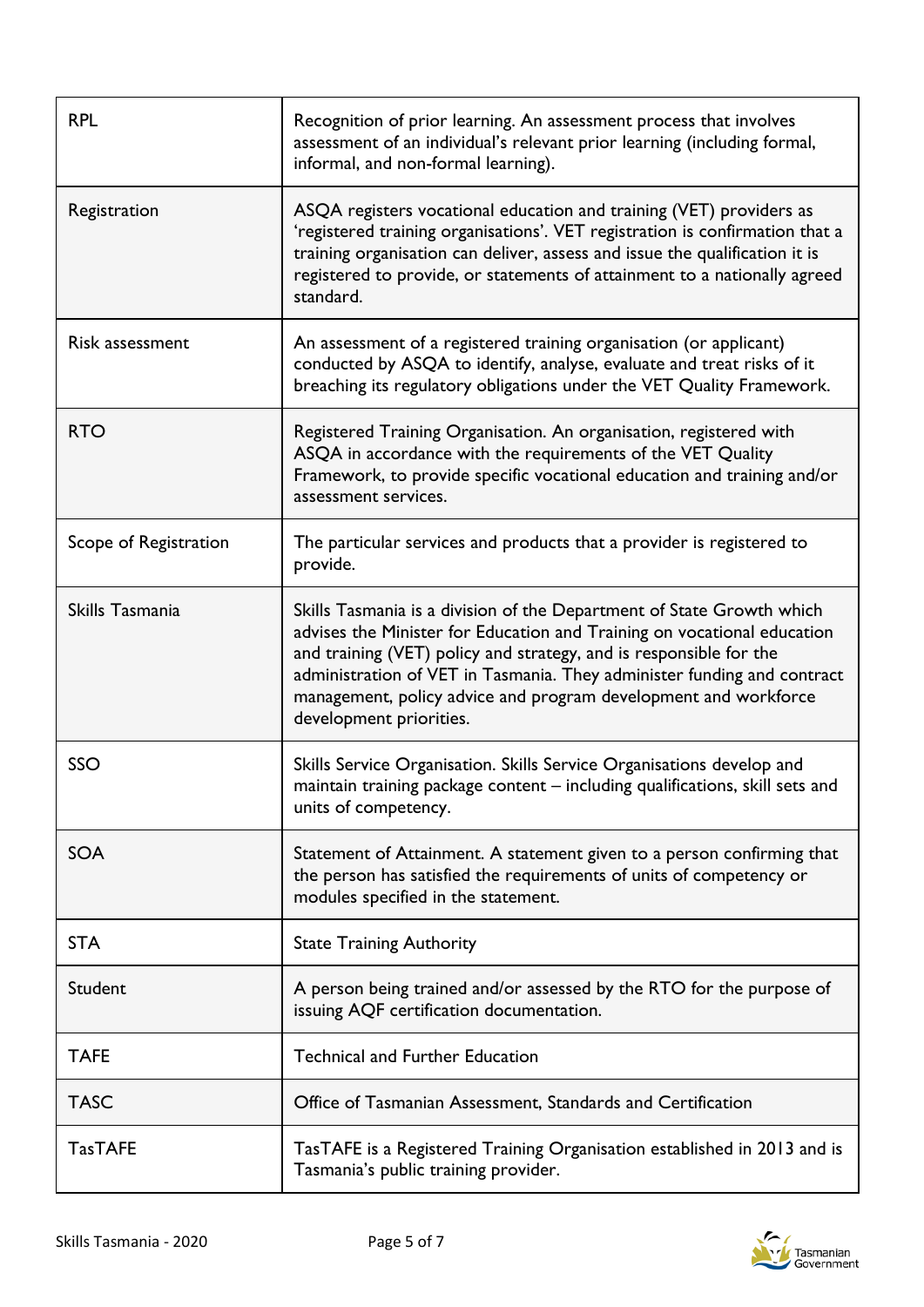| <b>TCCI</b>                               | Tasmanian Chamber of Commerce and Industry                                                                                                                                                                                                                                                                                                                                                                                                                                                |
|-------------------------------------------|-------------------------------------------------------------------------------------------------------------------------------------------------------------------------------------------------------------------------------------------------------------------------------------------------------------------------------------------------------------------------------------------------------------------------------------------------------------------------------------------|
| <b>TDA</b>                                | <b>TAFE Directors Australia</b>                                                                                                                                                                                                                                                                                                                                                                                                                                                           |
| Testamur                                  | An official certification document that confirms that a qualification has<br>been awarded to an individual.                                                                                                                                                                                                                                                                                                                                                                               |
| Traineeship/apprenticeship                | Regulated employment-based approaches to the gaining of a relevant<br>recognised AQF qualification involving a combination of work and structured<br>training that is regulated through a training contract (also known as a training<br>agreement or training contract) between an employer and an<br>apprentice/trainee, and their legal guardian if under 18 years of age (IBISC)                                                                                                      |
| <b>Training Package</b>                   | Refers to the components endorsed by the Industry and Skills Council<br>or its delegate in accordance with the Standards for Training Packages -<br>units of competency, assessment requirements, qualifications and credit<br>arrangements.                                                                                                                                                                                                                                              |
| Training and assessment<br>strategy (TAS) | A framework that guides the learning requirements and the teaching, training<br>and assessment arrangements of a VET qualification. It is the document that<br>outlines the macro-level requirements of the learning and assessment process,<br>usually at the qualification level (IBISC)                                                                                                                                                                                                |
| Training<br>contract/agreement            | A contract for an apprenticeship/traineeship made between an employer and<br>an apprentice/trainee, that is registered with the appropriate state or territory<br>government department or agency as may be required by state/territory<br>legislation (IBISC)                                                                                                                                                                                                                            |
| Training plan                             | A documented program of training and assessment required for an<br>apprenticeship/traineeship training contract. It is developed by a registered<br>training organisation in consultation with the parties to the contract as the<br>basis for training and assessing a person undertaking an apprenticeship or<br>traineeship. (NCVER)                                                                                                                                                   |
| Training.gov.au (TGA)                     | The national register for recording information about RTOs, training packages<br>and accredited courses, formerly known as the National Training Information<br>Service (NTIS). (IBISC)                                                                                                                                                                                                                                                                                                   |
| <b>TTAC</b>                               | Tasmanian Traineeships and Apprenticeships Committee (from 2013)                                                                                                                                                                                                                                                                                                                                                                                                                          |
| <b>TWDA</b>                               | Training and Workforce Development Act 2013. In Tasmania, this act:<br>provides powers for the administration of the Tasmanian training<br>and workforce development system and establishes and grants<br>powers to the Tasmanian Traineeships and Apprenticeships<br>Committee (TTAC).<br>provides the legislative authority for the administration of<br>apprenticeships, traineeships and vocational placements.<br>contains provisions regarding inquiries, inspections and disputes. |